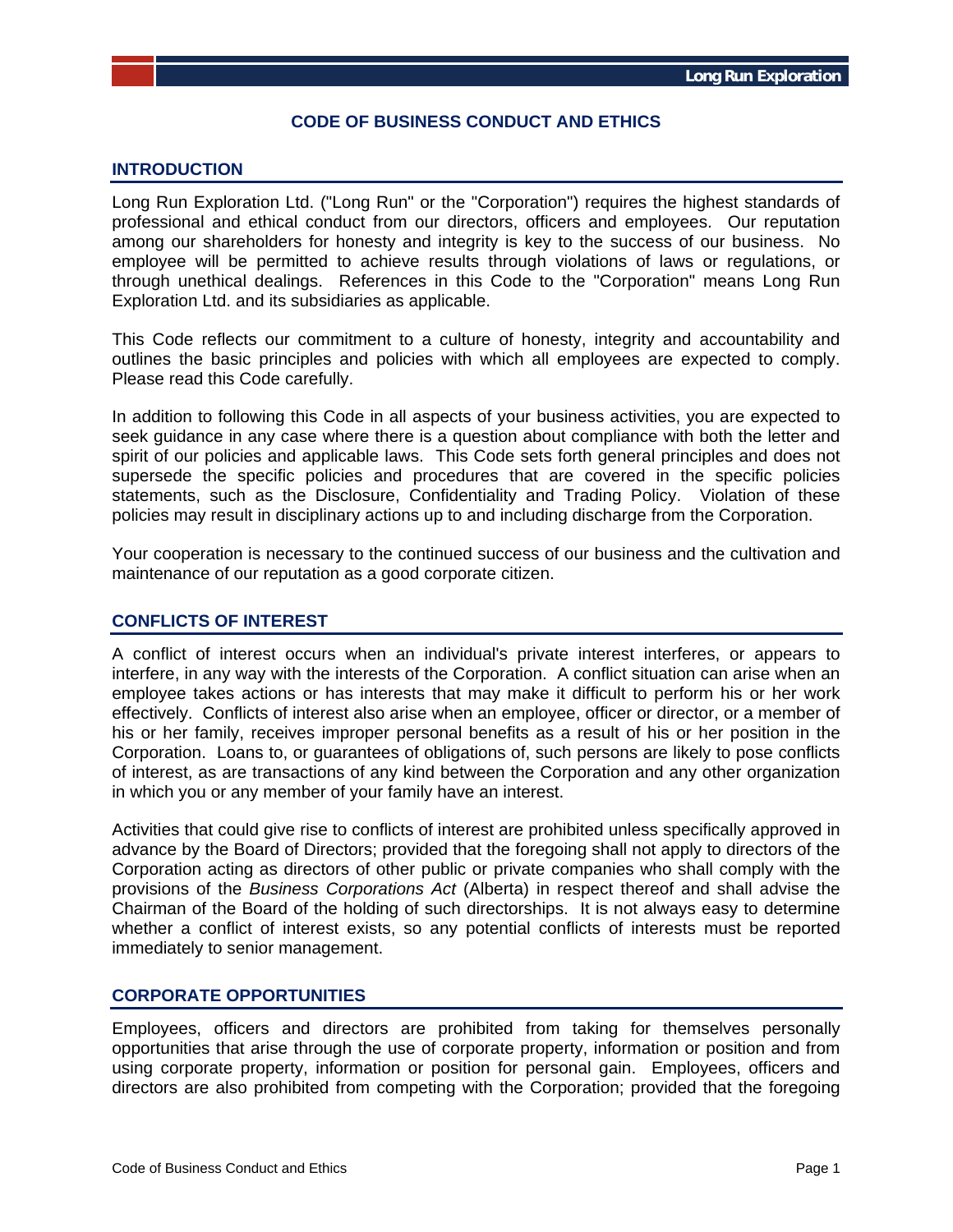shall not apply to directors solely as a result of them acting as directors or officers of other companies which they do not control.

#### **CONFIDENTIALITY**

Employees must maintain the confidentiality of information entrusted to them by the Corporation or that otherwise comes into their possession in the course of their employment, except when disclosure is authorized or legally mandated. The obligation to preserve confidential information continues even after you leave the Corporation.

Confidential information includes all non-public information, and information that suppliers and customers have entrusted to us.

## **PROTECTION AND PROPER USE OF CORPORATION ASSETS**

All employees should endeavour to protect the Corporation's assets and ensure their efficient use. Theft, carelessness and waste have a direct impact on the Corporation's profitability. Any suspected incidents of fraud or theft should be immediately reported for investigation.

Corporation assets, such as funds, products or computers, may only be used for legitimate business purposes or other purposes approved by management. Corporation assets may never be used for illegal purposes.

The obligation to protect Corporation assets includes proprietary and confidential information. Proprietary information includes any information that is not generally known to the public or would be helpful to our competitors. Examples of proprietary information are intellectual property, acquisition and exploration plans and prospects, business and marketing plans and employee information. The obligation to preserve proprietary information continues even after you leave the Corporation.

## **INSIDER TRADING**

Insider trading is unethical and illegal. Directors, officer and employees are not allowed to trade in securities of a company while in possession of material non-public information regarding that company. It is also illegal to "tip" or pass on inside information to any other person who might make an investment decision based on that information or pass the information on further. The Corporation has a Disclosure, Confidentiality and Trading Policy, which sets forth your obligations in respect of trading in the Corporation's securities.

#### **FAIR DEALING**

No employee should take unfair advantage of customers, suppliers, competitors or other employees through illegal conduct, manipulation, concealment, abuse of privileged information, misrepresentation of material facts or any other unfair-dealing practice.

## **COMPLIANCE WITH LAWS, RULES AND REGULATIONS**

Compliance with both the letter and spirit of all laws, rules and regulations applicable to our business is critical to our reputation and continued success. All employees, officers,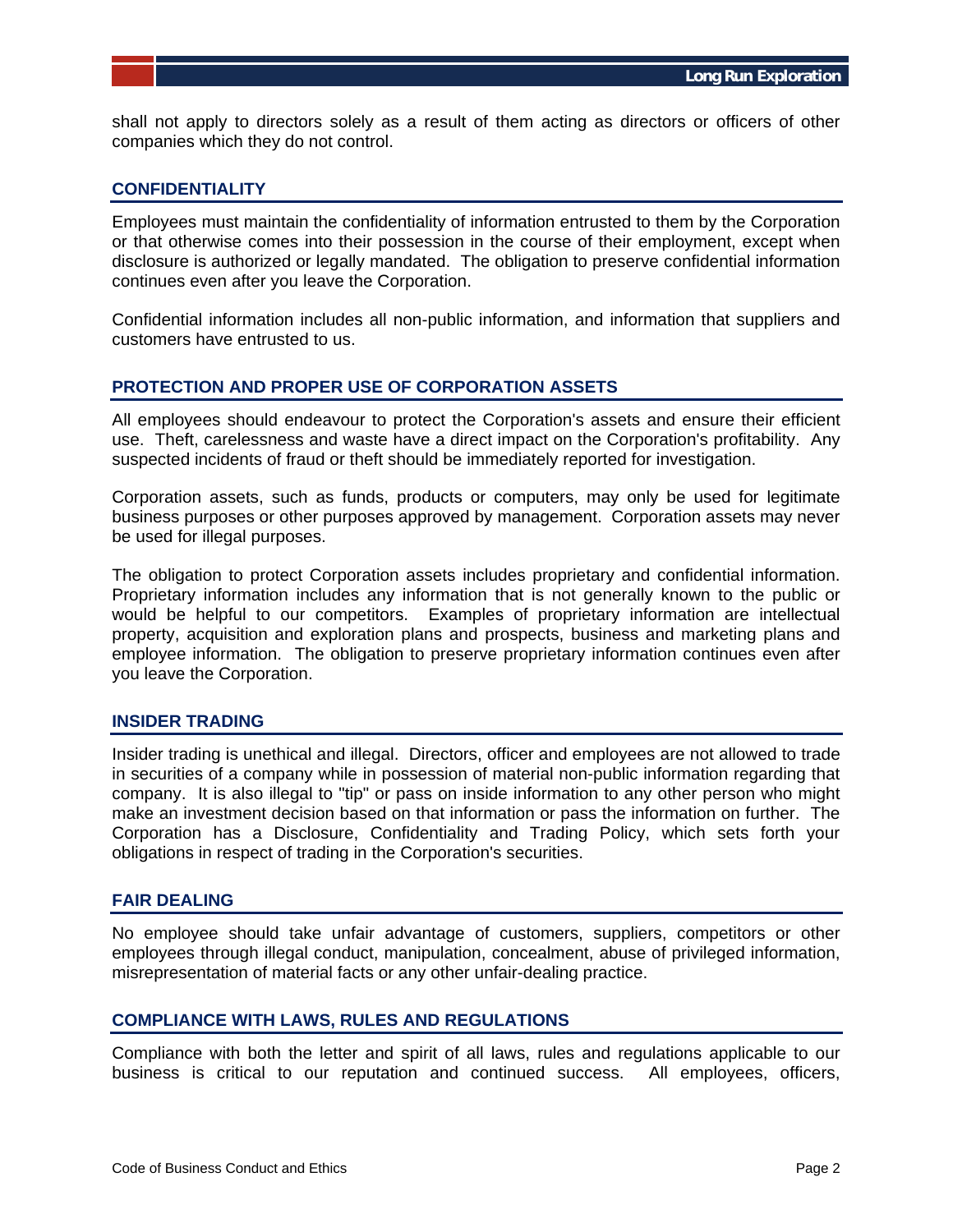contractors, consultants and directors must respect and obey the laws of the cities, provinces and countries in which we operate and avoid even the appearance of impropriety.

#### **COMPLIANCE WITH ENVIRONMENTAL LAWS**

The Corporation is sensitive to the environmental, health and safety consequences of its operations. Accordingly, the Corporation is in strict compliance with all applicable Federal and Provincial environmental laws and regulations. If any employee has any doubt as to the applicability or meaning of a particular environmental, health or safety regulation, he or she should discuss the matter with a member of the Corporation's senior management.

#### **DISCRIMINATION AND HARASSMENT**

We value the diversity of our employees and are committed to providing equal opportunity in all aspects of employment. Abusive, harassing or offensive conduct is unacceptable, whether verbal, physical or visual. Examples include derogatory comments based on racial or ethnic characteristics and unwelcome sexual advances. Employees are encouraged to speak out when a co-worker's conduct makes them uncomfortable, and to report harassment when it occurs.

#### **SAFETY AND HEALTH**

We are all responsible for maintaining a safe workplace by following safety and health rules and practices. The Corporation is committed to keeping its workplaces free from hazards. Please report any accidents, injuries, unsafe equipment, practices or conditions immediately to a supervisor or other designated person. Threats or acts of violence or physical intimidation are prohibited.

In order to protect the safety of all employees, the environment and third parties, employees must report to work free from the influence of any substance that could prevent them from conducting work activities safely and effectively.

## **ACCURACY OF CORPORATION RECORDS AND REPORTING**

Honest and accurate recording and reporting of information is critical to our ability to make responsible business decisions. The Corporation's accounting records are relied upon to produce reports for the Corporation's management, shareholders, creditors, governmental agencies and others. Our financial statements and the books and records on which they are based must accurately reflect all corporate transactions and conform to all legal and accounting requirements and our system of internal controls.

All employees have a responsibility to ensure that the Corporation's accounting records do not contain any false or intentionally misleading entries. We do not permit intentional misclassification of transactions as to accounts, departments or accounting periods. All transactions must be supported by accurate documentation in reasonable detail and recorded in the proper account and in the proper accounting period.

Business records and communications often become public through legal or regulatory investigations or the media. We should avoid exaggeration, derogatory remarks, legal conclusions or inappropriate characterizations of people and companies. This applies to communications of all kinds, including email and informal notes or interoffice memos. Records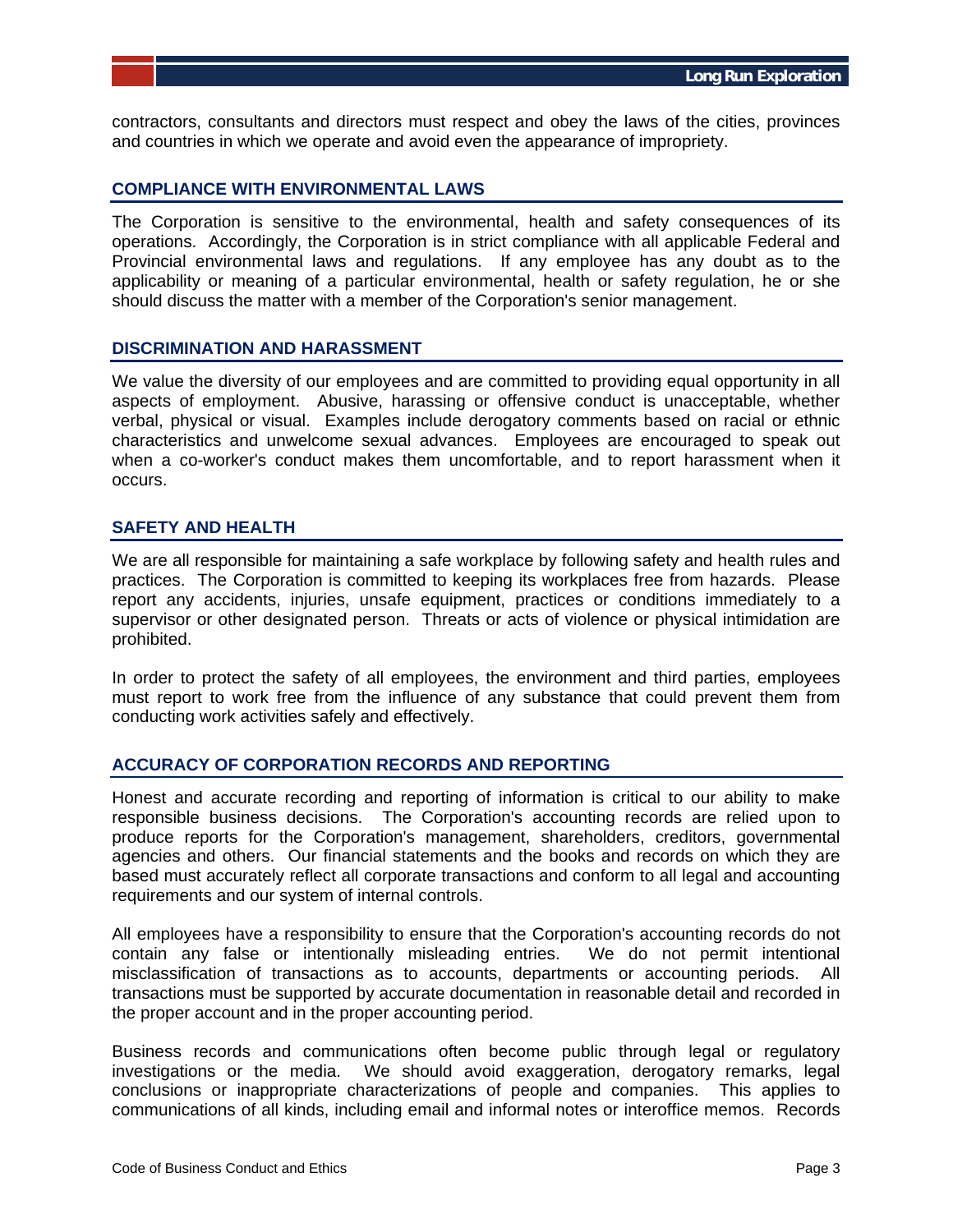should be retained and destroyed in accordance with appropriate business practices and applicable laws.

## **USE OF E-MAIL AND INTERNET SERVICES**

E-Mail systems and Internet services are provided to help us do work. Incidental and occasional personal use is permitted, but never for personal gain or any improper purpose. Also remember that "flooding" our systems with junk mail and trivia hampers the ability of our systems to handle legitimate company business and is prohibited.

Your messages (including voice mail) and computer information are considered company property and you should not have any expectation of privacy. Unless prohibited by law, the Corporation reserves the right to access your e-mail communication, and disclose this information as necessary for business purposes. Use good judgment, and do not access, send messages or store any information on your work computer that you would not want to be seen or heard by other individuals.

## **POLITICAL ACTIVITIES AND CONTRIBUTIONS**

We respect and support the right of our employees to participate in political activities. However, these activities should not be conducted on Corporation time or involve the use of any Corporation resources. Employees will not be reimbursed for personal political contributions.

We may occasionally express our views on local and national issues that affect our operations. In such cases, Corporation funds and resources may be used, but only when permitted by law and by our strict Corporation guidelines. The Corporation may also make limited contributions to political parties or candidates in jurisdictions where it is legal and customary to do so. The Corporation may pay related administrative and solicitation costs for political action committees formed in accordance with applicable laws and regulations. No employee may make or commit to political contributions on behalf of the Corporation without the approval of the Chief Executive Officer or Chief Financial Officer.

## **ILLICIT PAYMENTS**

Unlawful or unethical behaviour in the Corporation's workforce is not tolerated, including soliciting, accepting, or paying bribes or other illicit payments for any purpose. Situations where judgment might be influenced or appears to be influenced by improper considerations must be avoided. Payment or acceptance of any "kickbacks" from a contractor or other external party is prohibited.

#### **PAYMENTS TO OFFICIALS**

Employees must comply with all laws prohibiting improper payments to officials.

Although certain types of "facilitation" payments may not be illegal, the Corporation's policy is to avoid such payments. If any employee finds that adherence to the Corporation's policy would cause a substantial, adverse effect on operations, that fact should be reported to the Corporation's senior management which will determine whether an exception may lawfully be authorized. If the facilitating payment is made, such payment must be properly entered and identified on the books of the Corporation and all appropriate disclosures made.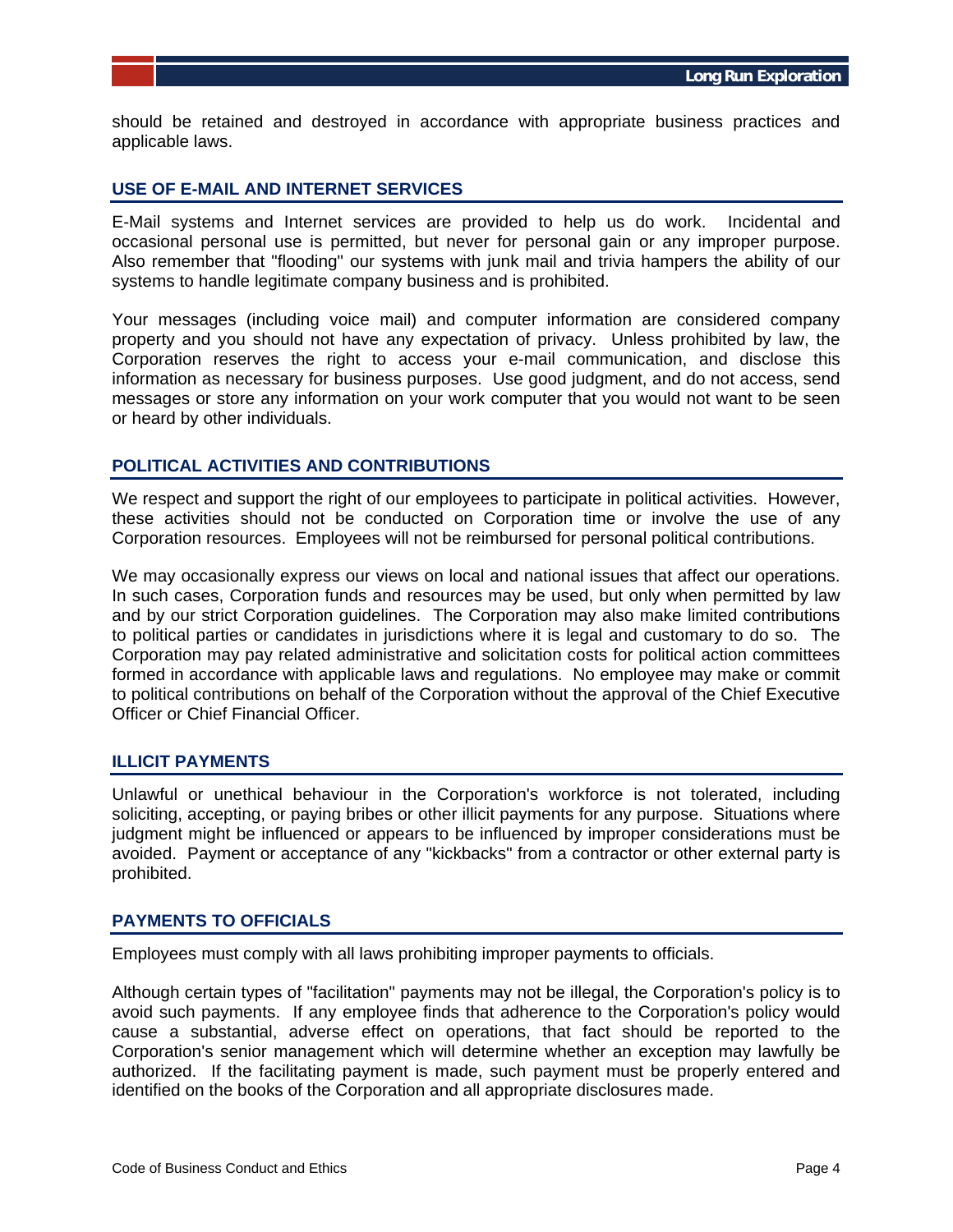#### **REPORTING OF ANY ILLEGAL OR UNETHICAL BEHAVIOUR**

We have a strong commitment to conduct our business in a lawful and ethical manner. Employees are encouraged to talk to supervisors, managers or other appropriate personnel when in doubt about the best course of action in a particular situation and to report violations of laws, rules, regulations or this Code. We prohibit retaliatory action against any employee who, in good faith, reports a possible violation. It is unacceptable to file a report knowing it to be false.

#### **DIRECTORS ROLE IN THE CODE OF BUSINESS CONDUCT AND ETHICS**

To the extent that management is unable to make a determination as to whether a breach of this Code has taken place, the Board of Directors will review any alleged breach of the Code to determine if a breach has occurred.

Any waiver of this Code for executive officers or directors will be made only by the Board of Directors or a committee of the Board of Directors and conduct by a director or executive officer which constitutes a material departure from this Code may be promptly disclosed if required by law or stock exchange regulation.

## **COMPLIANCE PROCEDURES**

This Code cannot, and is not intended to, address all of the situations you may encounter. There will be occasions where you are confronted by circumstances not covered by policy or procedure and where you must make a judgment as to the appropriate course of action. In those circumstances we encourage you to use your common sense, and to contact your supervisor, manager or a member of human resources for guidance.

If you do not feel comfortable discussing the matter with your supervisor, manager or human resources, please call William Andrew, Executive Chairman and Chief Executive Officer; Dale Miller, President; Corine Bushfield, Chief Financial Officer; or Michael Graham, Lead Director. Their numbers are (403) 261-8321, (403) 261-6012, (403) 261-9299 and (403) 946-3971, respectively.

**March 9, 2016**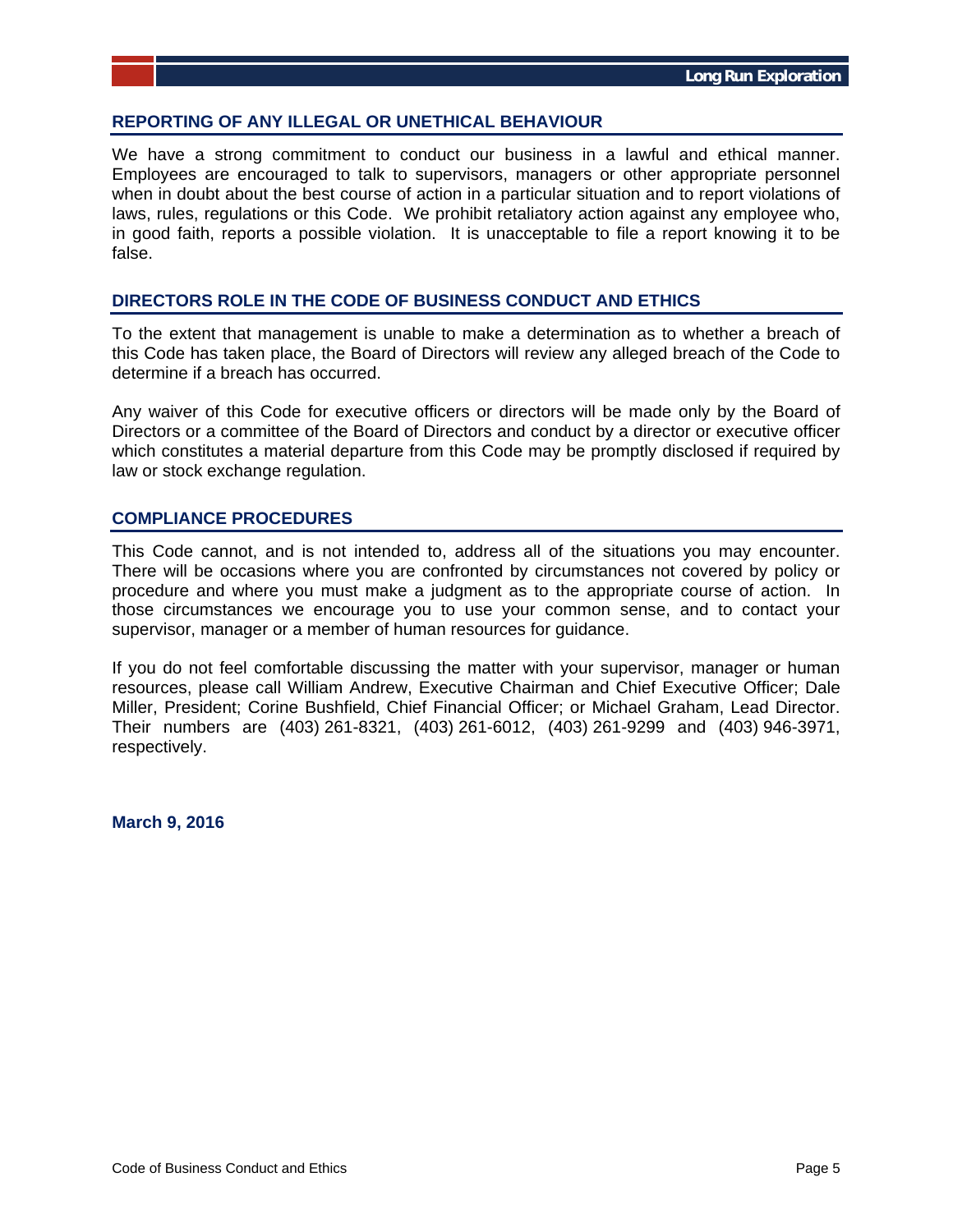## **LONG RUN EXPLORATION LTD. CODE OF ETHICS FOR SENIOR OFFICERS**

# **INTRODUCTION**

This Code of Ethics for Senior Officers is applicable to the Corporation's senior officers, the Corporation's principal financial officer and controller or principal accounting officer, or any person performing similar functions. References in this Code of Ethics to the "Corporation" means Long Run Exploration Ltd. and its subsidiaries, as applicable.

While we expect honest and ethical conduct in all aspects of Corporation business from all employees, we expect the highest possible standards from our Senior Officers. You are setting an example for other employees and we expect you to foster a culture of transparency, integrity and honesty. Compliance with this Code and the Code of Business Conduct and Ethics is a condition to your employment and any violations will be dealt with severely.

## **CONFLICTS OF INTEREST**

A conflict of interest occurs when your private interests interfere, or appears to interfere, in any way, with the interests of the Corporation as a whole. A conflict situation can arise when you take action or have interests that may make it difficult for you to perform your work effectively. Conflicts of interest also arise when you, or a member of your family, receives improper personal benefits as a result of your position in the Corporation. Loans to, or guarantees of obligations of, any employees, officers, directors or any of their family members are likely to pose conflicts of interest, as are transactions of any kind between the Corporation and any other organization in which you or any member of your family have an interest.

Engaging in any conduct that represents a conflict of interest are prohibited.

*As a Senior Officer of the Corporation, it is imperative that you avoid any investment, interest or association which interferes, might interfere, or might be thought to interfere, with your independent exercise of judgment in the Corporation's best interest. Any potential conflicts of interests must be reported immediately to the Corporation's Chief Executive Officer.* 

## **ACCURATE PERIODIC REPORTS**

As you are aware, full, fair, accurate, timely and understandable disclosure in our periodic reports is required by securities regulators and essential to the success of our business. Please exercise the highest standard of care in preparing such reports in accordance with the guidelines set forth below.

- All Corporation accounting records, as well as reports produced from those records, must be kept and presented in accordance with the laws of each applicable jurisdiction.
- All records must fairly and accurately reflect the transactions or occurrences to which they relate.
- All records must fairly and accurately reflect in reasonable detail the Corporation's assets, liabilities, revenues and expenses.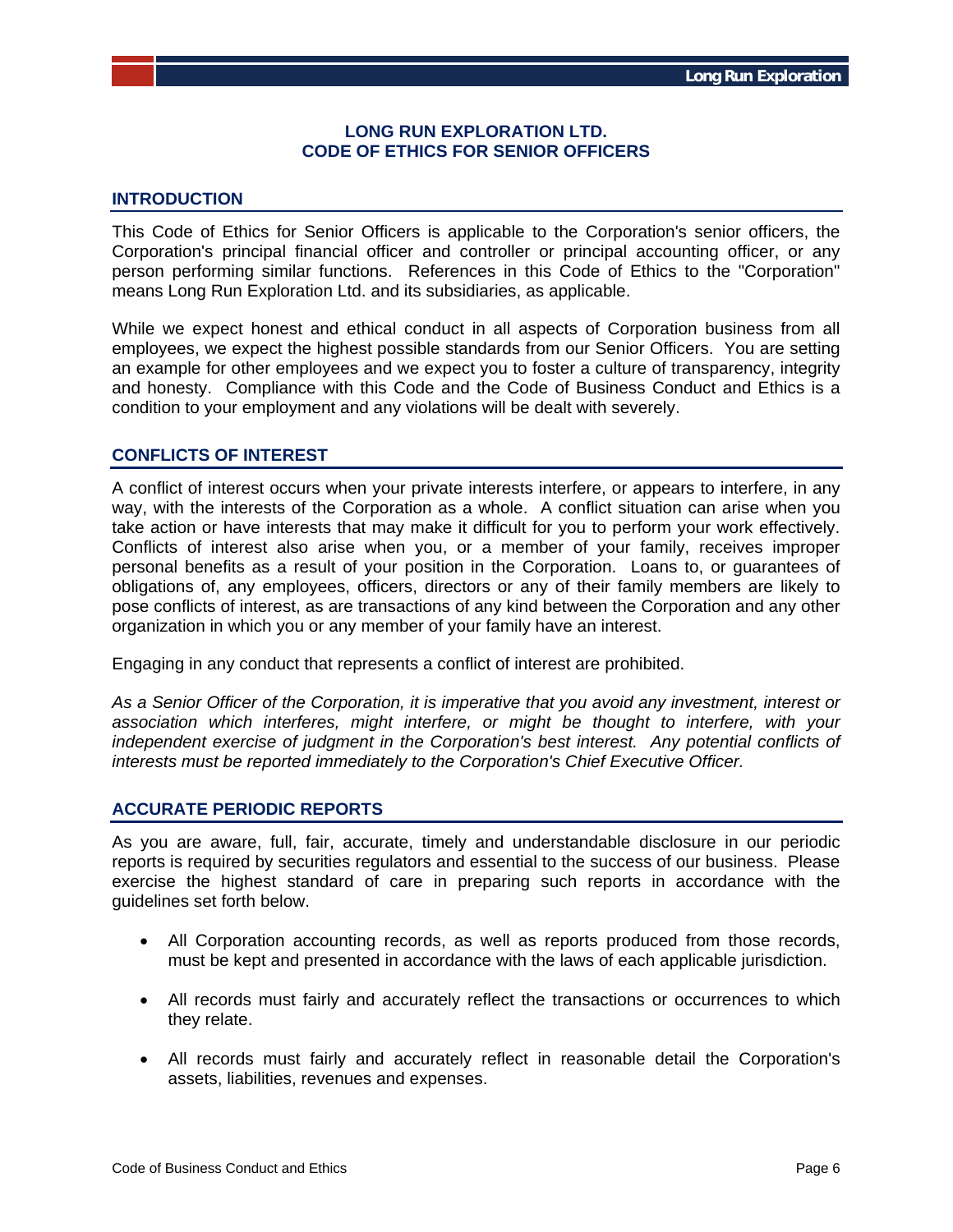- The Corporation's accounting records must not contain any false or intentionally misleading entries.
- No transactions will be intentionally misclassified as to accounts, departments or accounting periods.
- All transactions must be supported by accurate documentation in reasonable detail and recorded in the proper account and in the proper accounting period.
- No information will be concealed from the internal auditors or the independent auditors.
- Compliance with Generally Accepted Accounting Principles and the Corporation's system of internal accounting controls is required at all times.

#### **COMPLIANCE WITH LAWS**

You are expected to comply with both the letter and spirit of all applicable governmental rules and regulations. If you fail to comply with this Code, the Code of Business Conduct and Ethics and applicable laws you will be subject to disciplinary measures, up to and including discharge from the Corporation.

**March 9, 2016**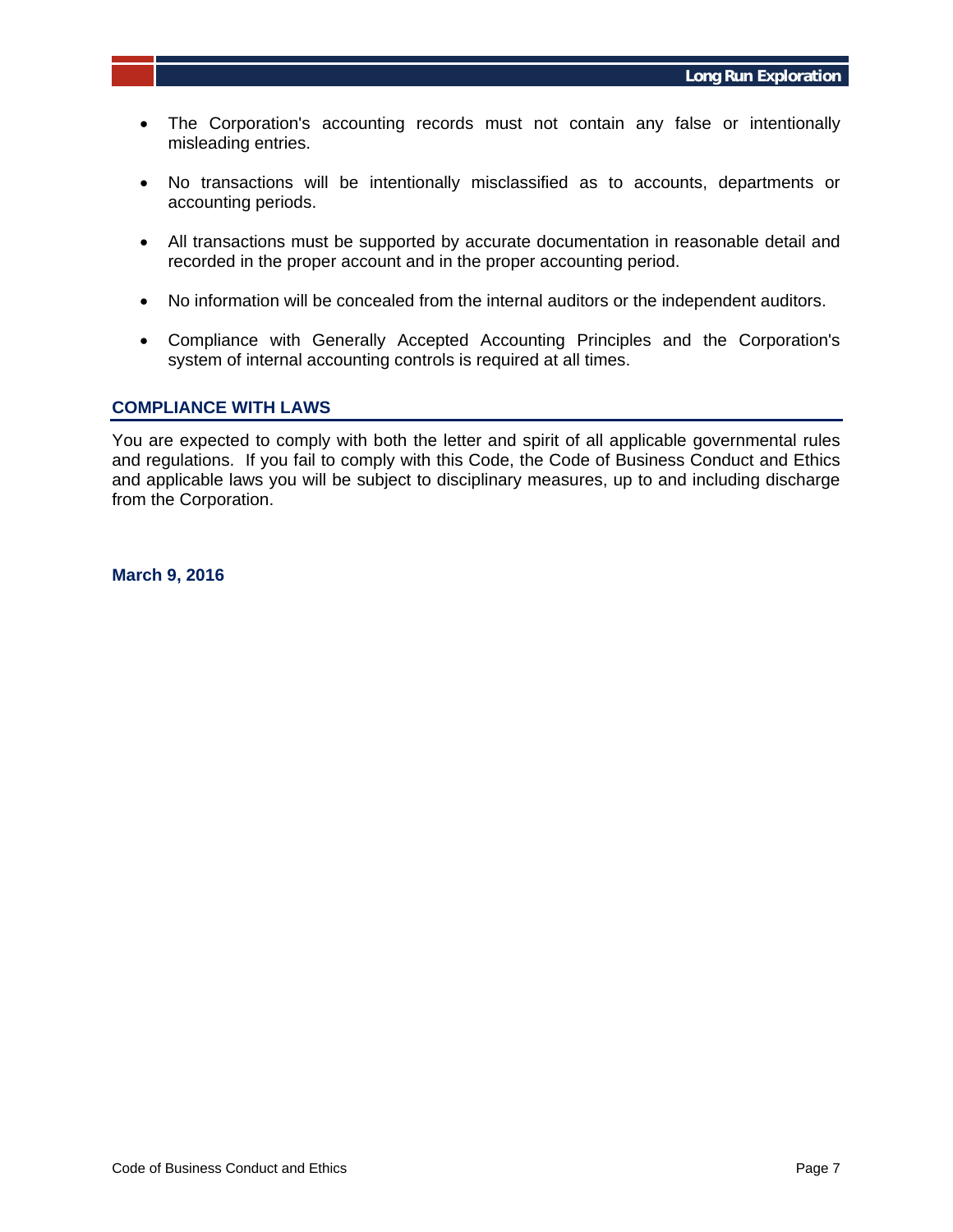## **LONG RUN EXPLORATION LTD. COMPLIANCE AFFIRMATION FOR SENIOR OFFICERS**

## **AFFIRMATION OF COMPLIANCE**

The undersigned certifies that he or she has received and read the above Code of Ethics for Senior Officers and agrees to abide by the policies summarized therein.

#### **AFFIRMATION OF LEGAL AND ETHICAL BUSINESS CONDUCT**

By signing this form, the undersigned confirms that, to the best of his or her knowledge and belief, each dealing or transaction to which he or she has been party, directly or indirectly, on behalf of this Corporation:

- 1. was characterized by honesty and integrity;
- 2. complies with applicable laws and regulations;
- 3. did not involve any unethical dealings, unbooked fees, special favours, benefits or contributions to any private party, government or government agency;
- 4. did not involve any unlawful arrangements with competitors; and
- 5. was recorded and properly described on the Corporation's books.

If there are any exceptions, please describe them on the reverse side.

#### **CONFLICT OF INTEREST QUESTIONNAIRE**

Please answer "Yes" or "No" to the following questions. If the answer to any question is "Yes," full details must be given on the reverse side.

- A. Have you or, to your knowledge, has any member of your immediate family, at any time during the period since the later of: (i) the last time you completed the Compliance Affirmation for Senior Officers; and (ii) the date you became a Senior Officer of the Corporation:
	- 1. engaged, directly or indirectly, in any transaction for the purchase or sale of materials or other property, or services by or to Long Run Exploration Ltd., or any of its subsidiaries thereof (hereinafter collectively called the "**Corporation**"), otherwise than in the normal capacity of officer or employee of the Corporation;

Yes\_\_\_\_ No\_\_\_\_

2. been an officer, director, partner or employee of any corporation, partnership or other organization which, to your knowledge, has engaged in any